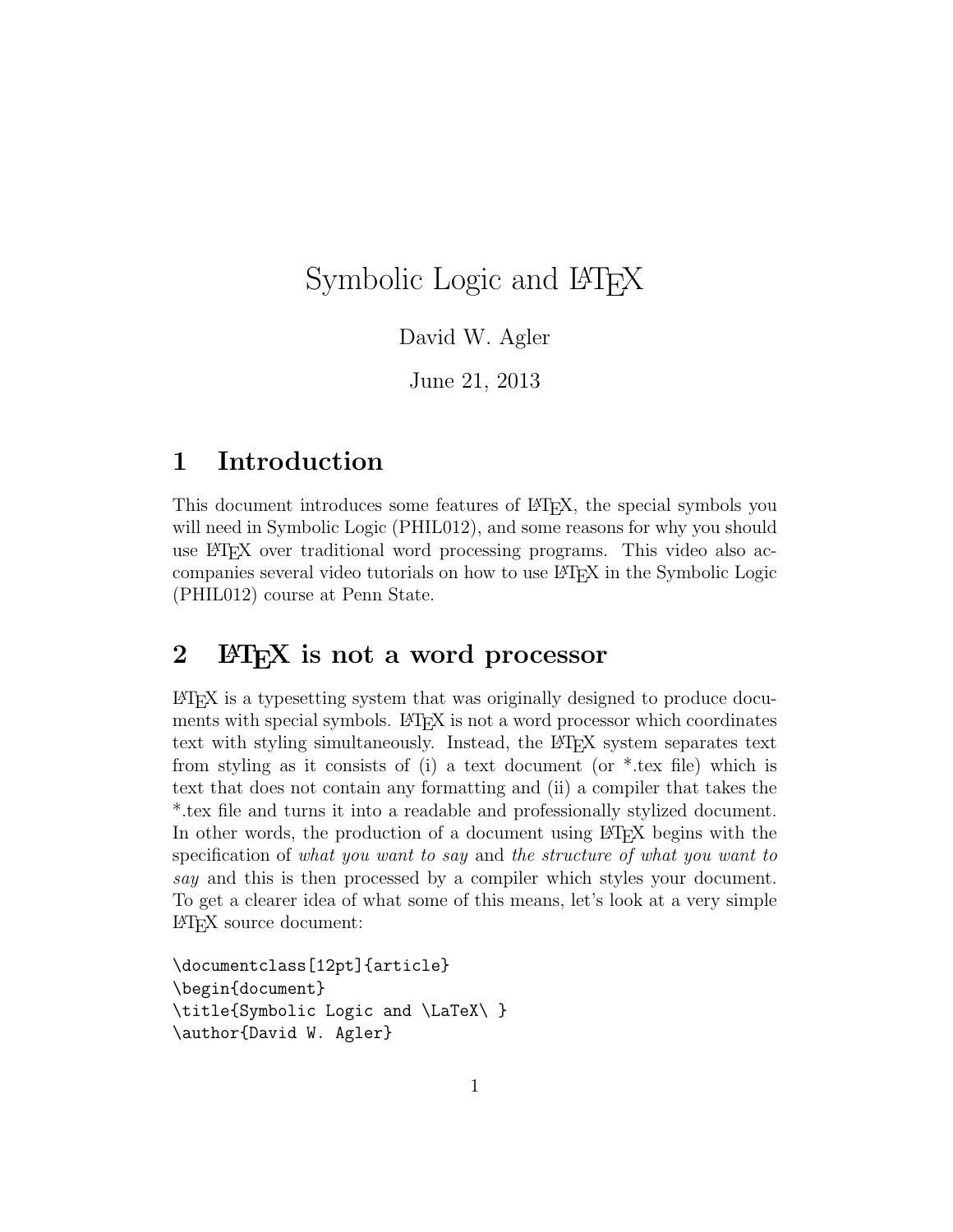\date{\today} \maketitle \section{Introduction} Hello Again World! \end{document}

The above specifies the class (or kind) of document you want to produce (an article, rather than a book or letter), commands for begining the document, the title of the article, the author of the article, the date, a command to make the title, a section that will automatically be numbered, some content that will appear as text ("Hello World"), and finally a command to end the document.

What we see then is that the empsource document for LATEX consists of not only content ("Hello World") but also the structure of the document.

## 2.1 Advantages to  $\angle M$ <sub>F</sub>X

The first question you might have about LaTeX is this: I already know how to use a word processor (e.g. WORD), what does  $BT_{F}X$  give me that I don't already have? There are several reasons why you might want to use  $\angle$ FIFX in this course and beyond:

1. LATEX gives you more control over mathematical symbols, formulas, and your document in general.

But I'm not a mathematician, so why would I ever want to use  $BT_FX?$ 

2. Some word-processors involve auto-formatting for lists, paragraphs, margins, and sections that are hard to override. Other times you want to create structured documents that contain sections, titles, a table of contents, and an index. LATEX gives you more control over these functionalities.

But even if your document doesn't have a lot of structure, there are some other reasons to use  $\beta T_F X!$ 

3. LATEX is cross-platform. Some word processing programs are platform specific.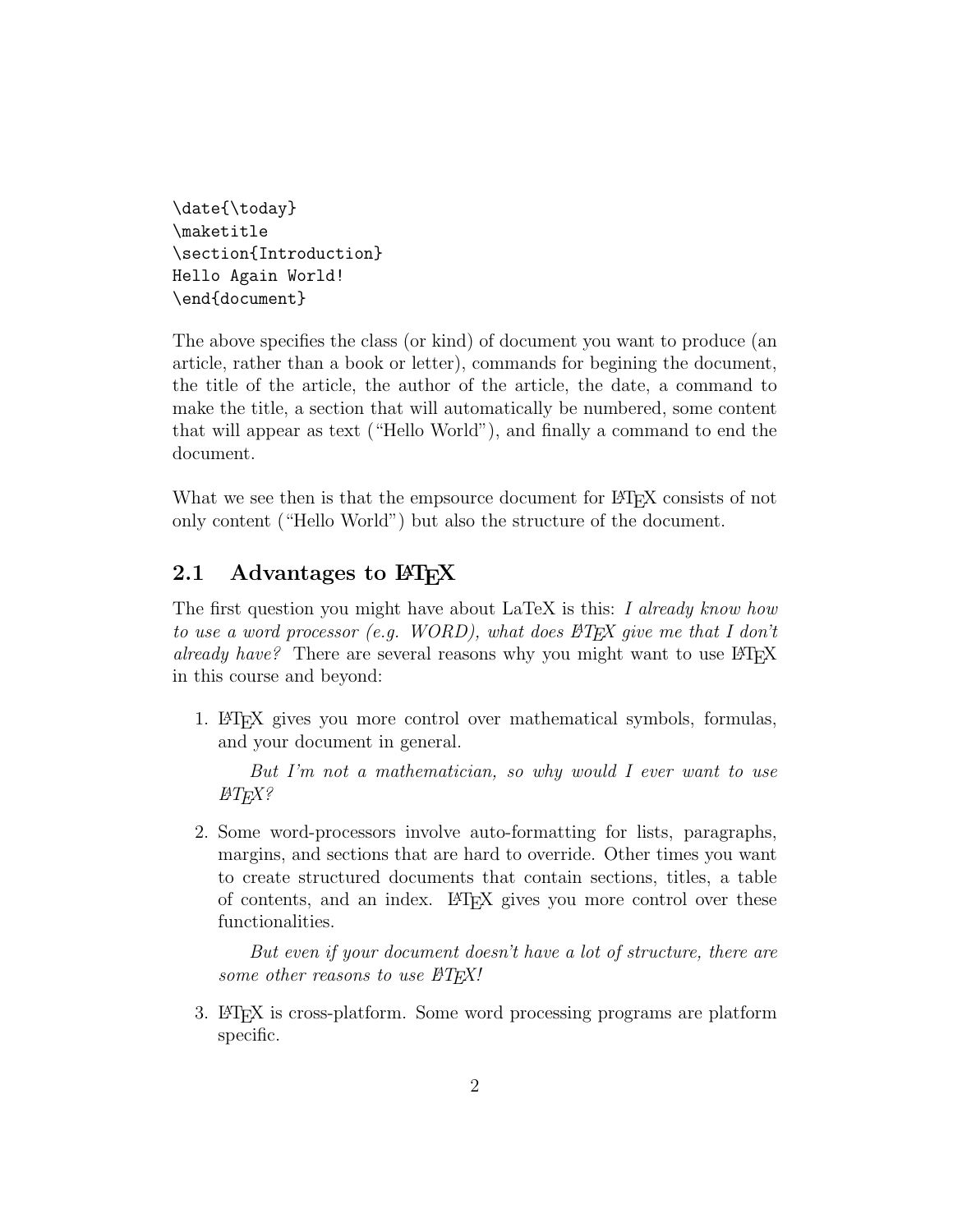- 4. There is a lot of user-generated documentation on how to use LAT<sub>E</sub>XIf you have a question, just google it!
- 5. LATEX allows you to sharply separate the content of your document from its form. Once you've finished writing what you want to say, then you can apply a template to design that content.
- 6. LATEX is free!

# 2.2 Disadvantages to FIFX

Despite there being several benefits to using LATEX there is a disadvantage. LATEX has a learning curve. So, if you have a term paper due tonight, now is not the time to learn  $\Delta F_F$ XThe learning curve is mostly due to the fact that LATEX separates form from content and so you will need to learn specific commands to get LATEX to display symbols and format your document the way you want it. For example, suppose you wanted to write the following formula in logic:

 $(\exists x)(Px \rightarrow Lx)$ 

To write the above equation in LATEX you would need to write the following:

```
$(\exists x)(Px \rightarrow Lx)$
```
In other word processors, to do the same thing, you will have to go searching through the different fonts available, create a shortcut (or hotkey) for these symbols, and then use these shortcut commands to input them into your document. This is not terribly difficult to do but (i) there are some serious limitations are limited in how you can control your equations and (ii) sometimes your formulas will disappear when you try to convert it to PDF or won't appear if you send it to a friend.

But, there are two things to be said concerning this:

1. Simple articles are pretty easy to write and so as long as you don't need some special features, learning how to use LAT<sub>EX</sub> isn't terribly difficult. All you need are a few commands and the LAT<sub>EX</sub> package.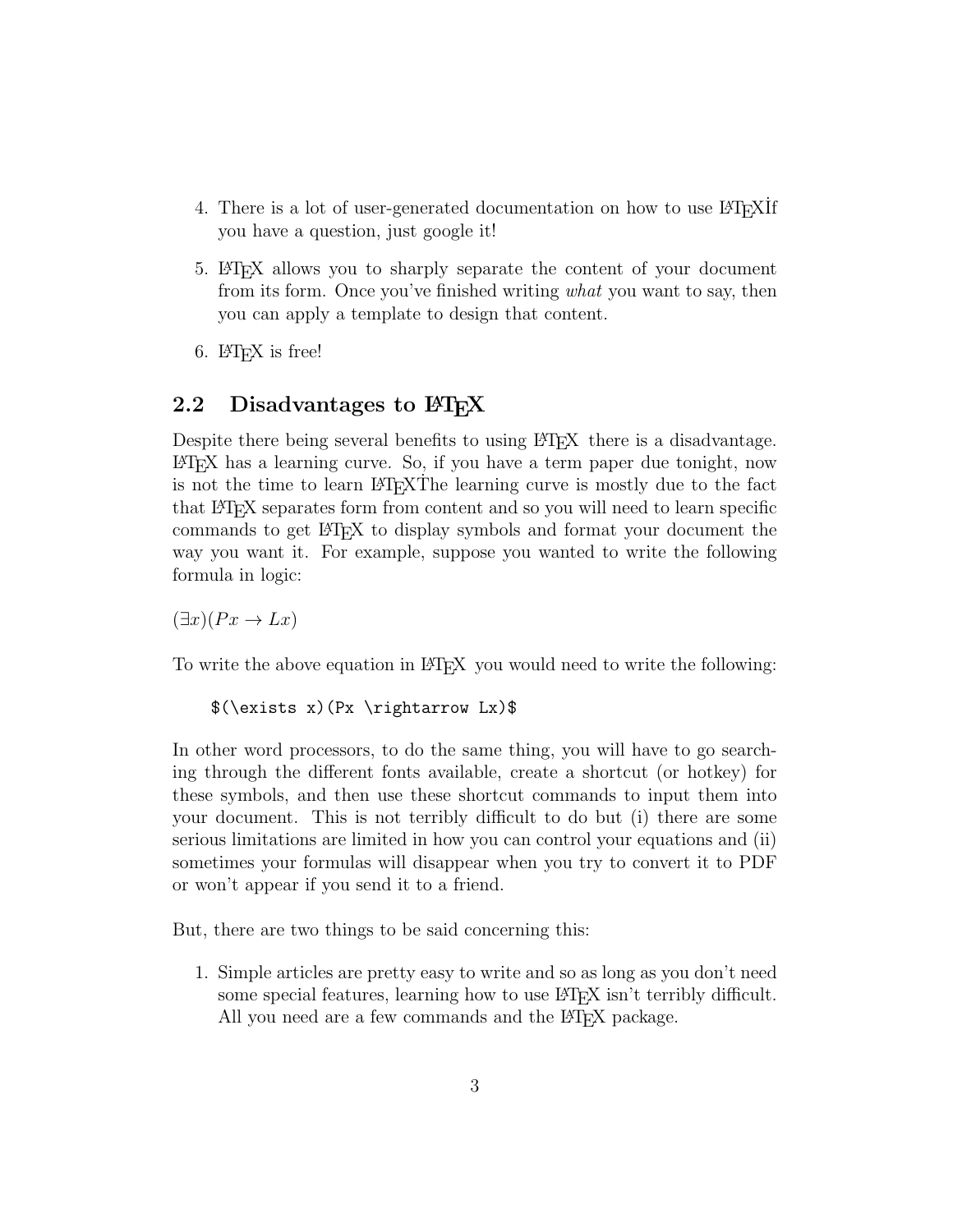2. The complexity of LATEX isn't for complexity's sake. Separating the content and structure of LAT<sub>EX</sub> from styling is beneficial as the complexity of LATEX is due to its immense flexibility. You can use it to create graphics, tables, chemical diagrams, and even music.

If you think that LATEX is not for you, don't worry. This course has several tutorials on how to do logic in WORD. Or, you can even do your work in HTML.

## 2.3 How to Get LAT<sub>EX</sub>

There are several ways to get LATEXWhat you will need is the LATEX system and a text editor. If you are unsure about whether you want to use the LATEX system, a safe bet is to start with the online version at <www.scribtex.com>. Once you are at the site, click the button that reads "Go to our new  $\angle$ ETEX editor", from there you will need to sign up and then can start working from a \*.tex file which can be easily compiled into a viewable PDF.

If you have decided that LATEX is the way to go and are going to install it on your computer, here are the best sites to download the LaTeX system:

for Mac: <www.tug.org/mactex>

#### for Windows: <http://miktex.org>

While all of the above come with a default text editor, I really like the following text editors (and so highly recommend downloading it in addition to the above):

```
TeXstudio: http://texstudio.sourceforge.net/
TeXworks: http://www.tug.org/texworks/
```
The reason I recommend Texstudio is because the editor contains some buttons that allow for the easy creation and modification of tables.

# 3 Special Symbols

### 3.1 Propositional Logic

These symbols are created using the following L<sup>AT</sup>EX commands: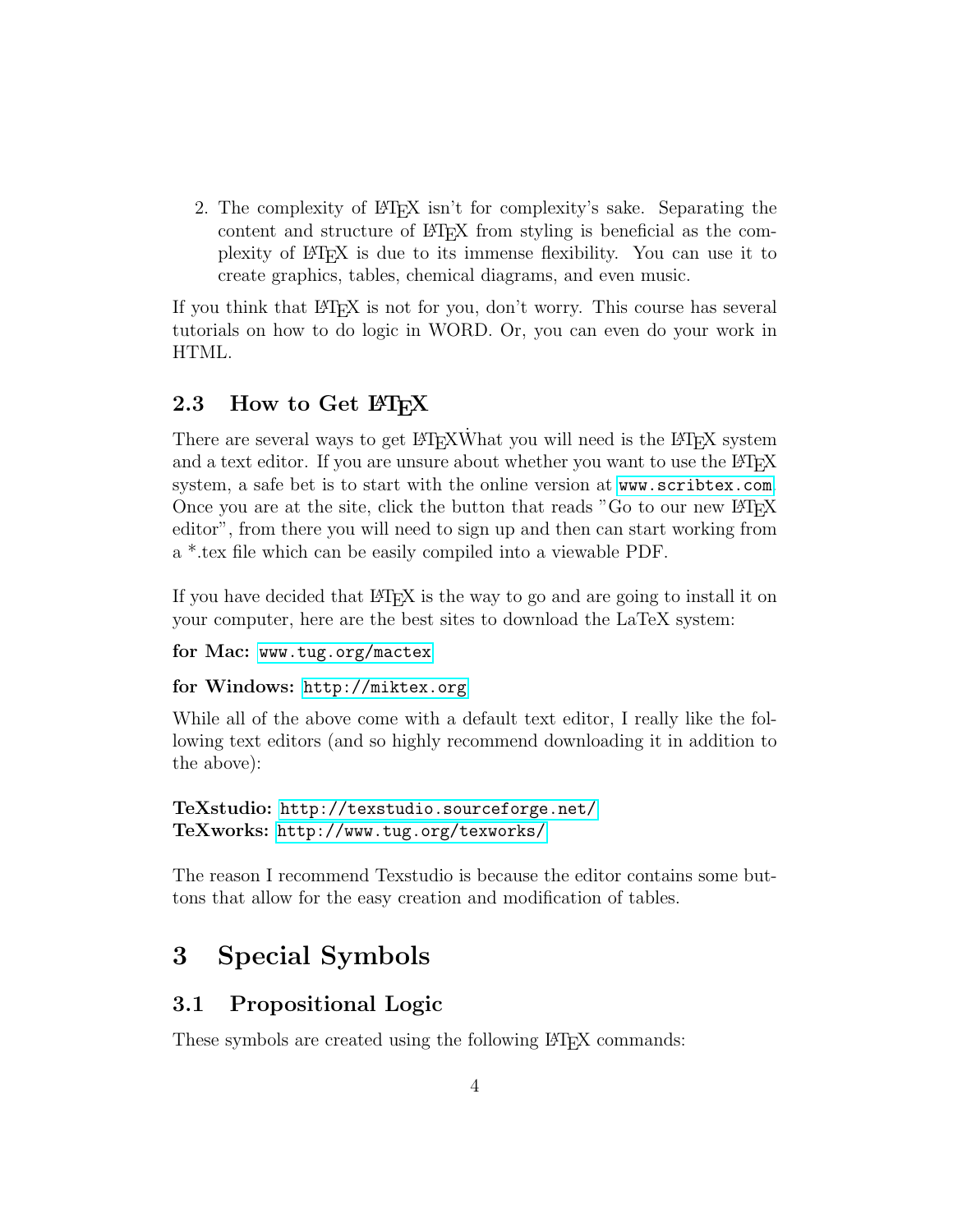| Sign              | LAT <sub>F</sub> X Command | Name of Sign                  |
|-------------------|----------------------------|-------------------------------|
|                   | $\n$                       | unary not, negation           |
|                   | \$\wedge\$                 | caret                         |
|                   | $\lceil$ \lor\$            | the vee or wedge              |
|                   | \$\leftarrow\$             | left arrow                    |
| $\rightarrow$     | \$\rightarrow\$            | right arrow                   |
| $\leftrightarrow$ | \$\leftrightarrow\$        | double arrow                  |
|                   | $\forall \forall a \in B$  | right turnstile "therefore"   |
|                   | $\dagger$ dashv\$          | left turnstile                |
|                   | $\mathcal{S}\mod 0$        | models or semantic entailment |

If you are using a different system, here are several other operators:

| Sign      | LAT <sub>F</sub> X Command | Name of Sign            |
|-----------|----------------------------|-------------------------|
| $\sim$    | $\mathcal{S}\mathcal{S}$   | unary not (the 'tilde') |
| &         | \& (in tables)             | ampersand               |
| $\bigcap$ | \$\supset\$                | horseshoe               |
| 亖         | $\text{\textdegree}$       | tribar                  |
| X.        | \$\otimes\$                | circled X               |

You may also want to subscript integers to propositional letters as follows:

| Sign     | LAT <sub>F</sub> X Command |
|----------|----------------------------|
|          | $$P_1$$                    |
| $P_1$    | $$P_1$$                    |
| $P_{2}$  | $$P_2$$                    |
| $P_{12}$ | $$P_{12}$$                 |

# 3.2 Predicate Logic Symbols

In moving from predicate logic to propositional logic, you will need the following two symbols:

Existential Quantifier: ∃ Universal Quantifier: ∀

These are created using the following commands in  $\mathbb{P}\mathrm{T}\mathrm{E}\mathrm{X}$  :

Existential Quantifier: \$\exists\$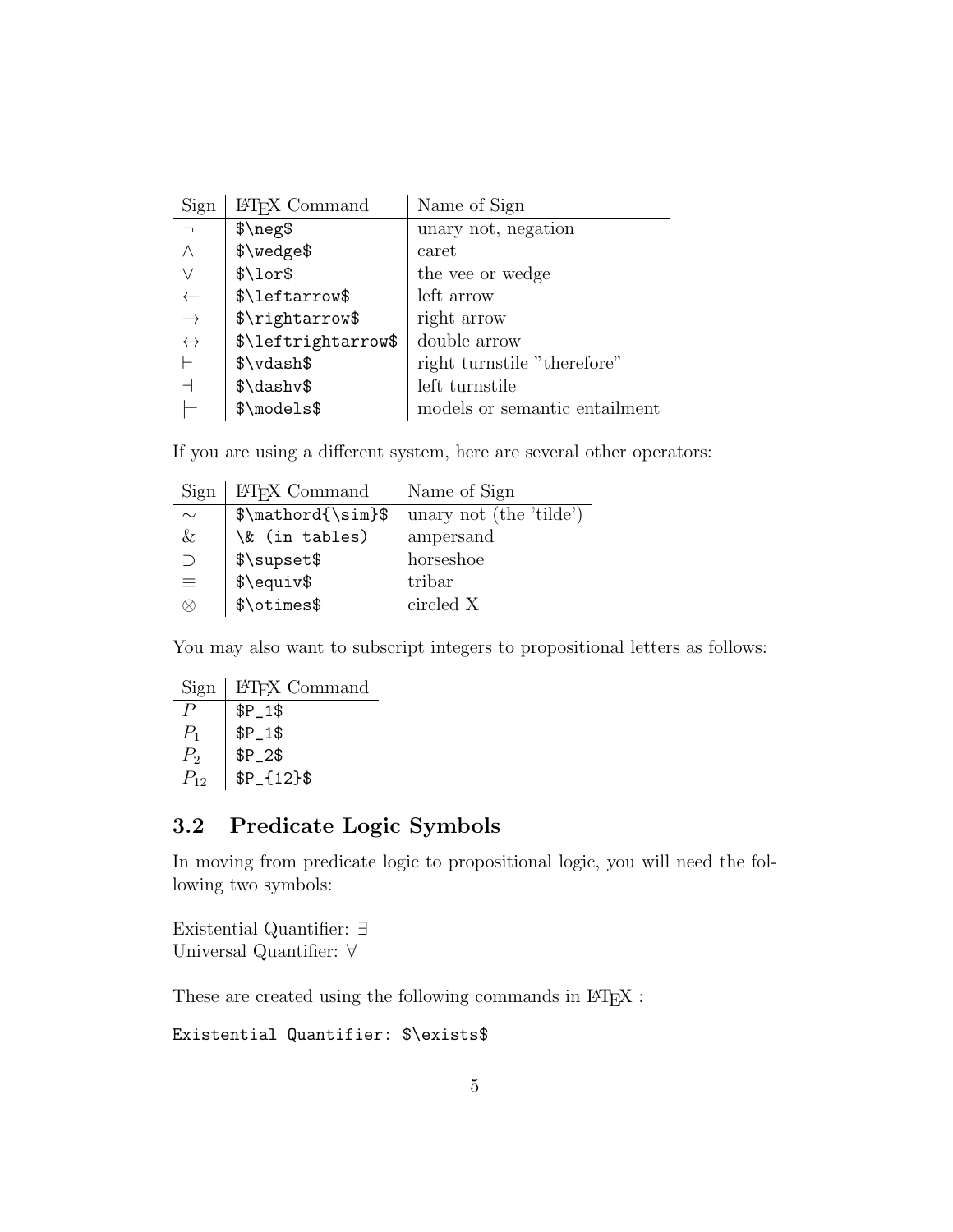#### Universal Quantifier: \$\forall\$

# 3.3 Modal Logic Symbols

In moving from propositional logic to modal logic, you will need the following two symbols:

 : modal 'box'  $\diamond$ : modal 'diamond'

# 4 Tables

Truth tables, trees, and proofs can be created using tables.

## 4.1 How To Create a Table

To create a table, the first thing you will need to do is open the table environment using the following command:

|   | R | Premise 1                |
|---|---|--------------------------|
| 2 | S | Premise 2                |
|   |   |                          |
|   |   |                          |
|   |   |                          |
|   |   | Conclusion Justification |

This table is created by writing

### "\begin{tabular}{lll}" where "\begin{tabular}

opens up the table environment and where the number of rows is specified by the number of letters in the curly braces (in our case three). Here is the entire table above in L<sup>AT</sup>EX

\begin{tabular}{lll} 1 & R &Premise 1 \\ 2 & S &Premise 2 \\ . & . &.\\ . & . &. $\setminus$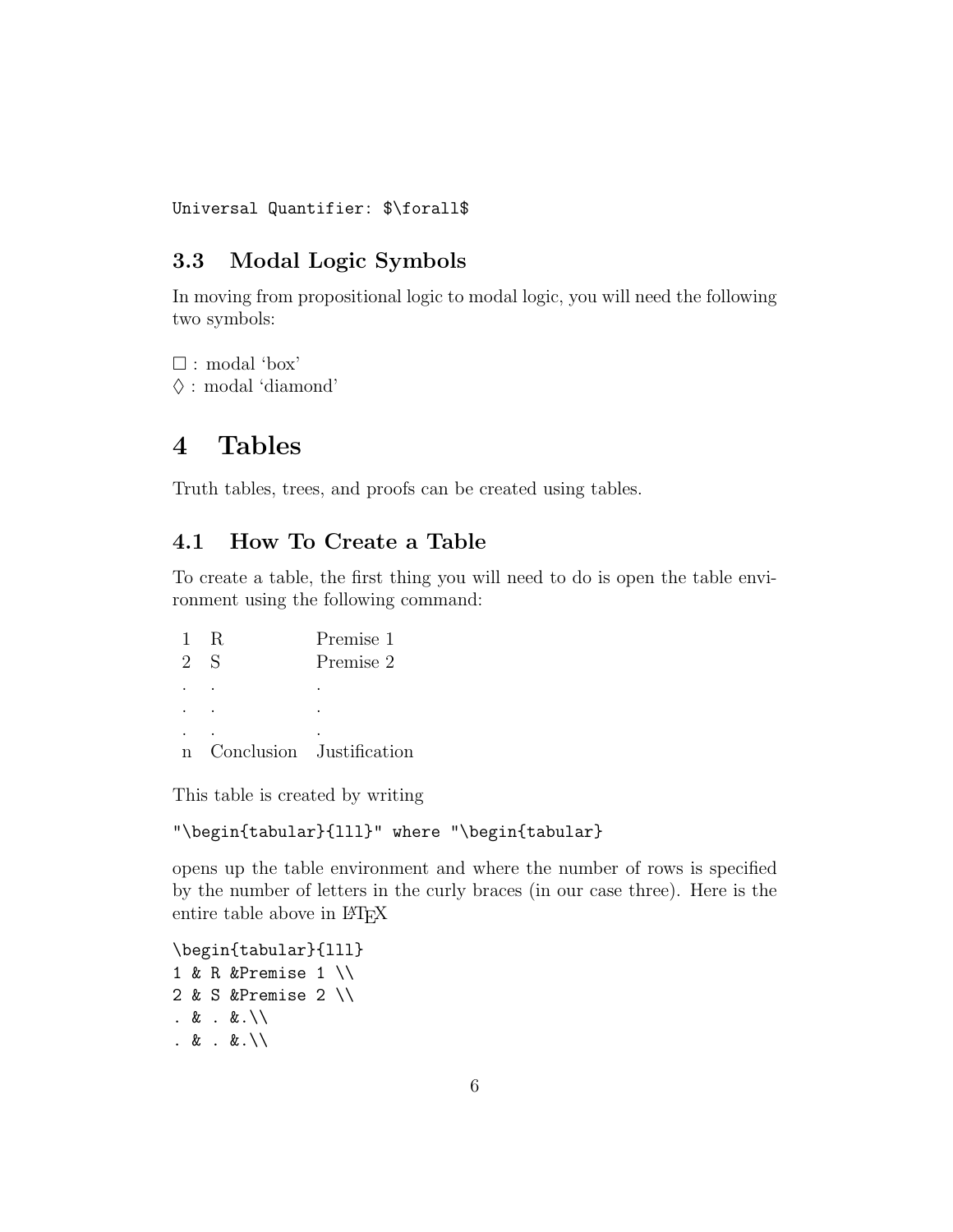```
. & . &.\setminusn & Conclusion & Justification \\
\end{tabular}
```
We can specify the justification of these columns by our choice of letter in the curly braces:

r column is right justified

c column is centered

l column is centered.

For example, changing "l" to "c" in the above gives us the following table:

|                             |   | Premise 1                |
|-----------------------------|---|--------------------------|
| $\mathcal{D}_{\mathcal{L}}$ | S | Premise 2                |
|                             |   |                          |
|                             |   |                          |
|                             |   |                          |
|                             |   | Conclusion Justification |

Occasionally, we want to add vertical and horizontal lines. To create a vertical line we separate the letters in the braces with a pipe, which is the following symbol:

|

On many QWERTY keyboards, this symbol is located above the "Enter" key and typically is shared by the backslash key.

If we add a pipe after the first letter in the curly baces as follows:

```
\begin{tabular}{l|ll}
1 & R &Assumption 1 \\
2 & S & . \\
. & . &.\\
. & . &.\setminus. & . &.\\
n & Conclusion & Justification \\
\end{tabular}
```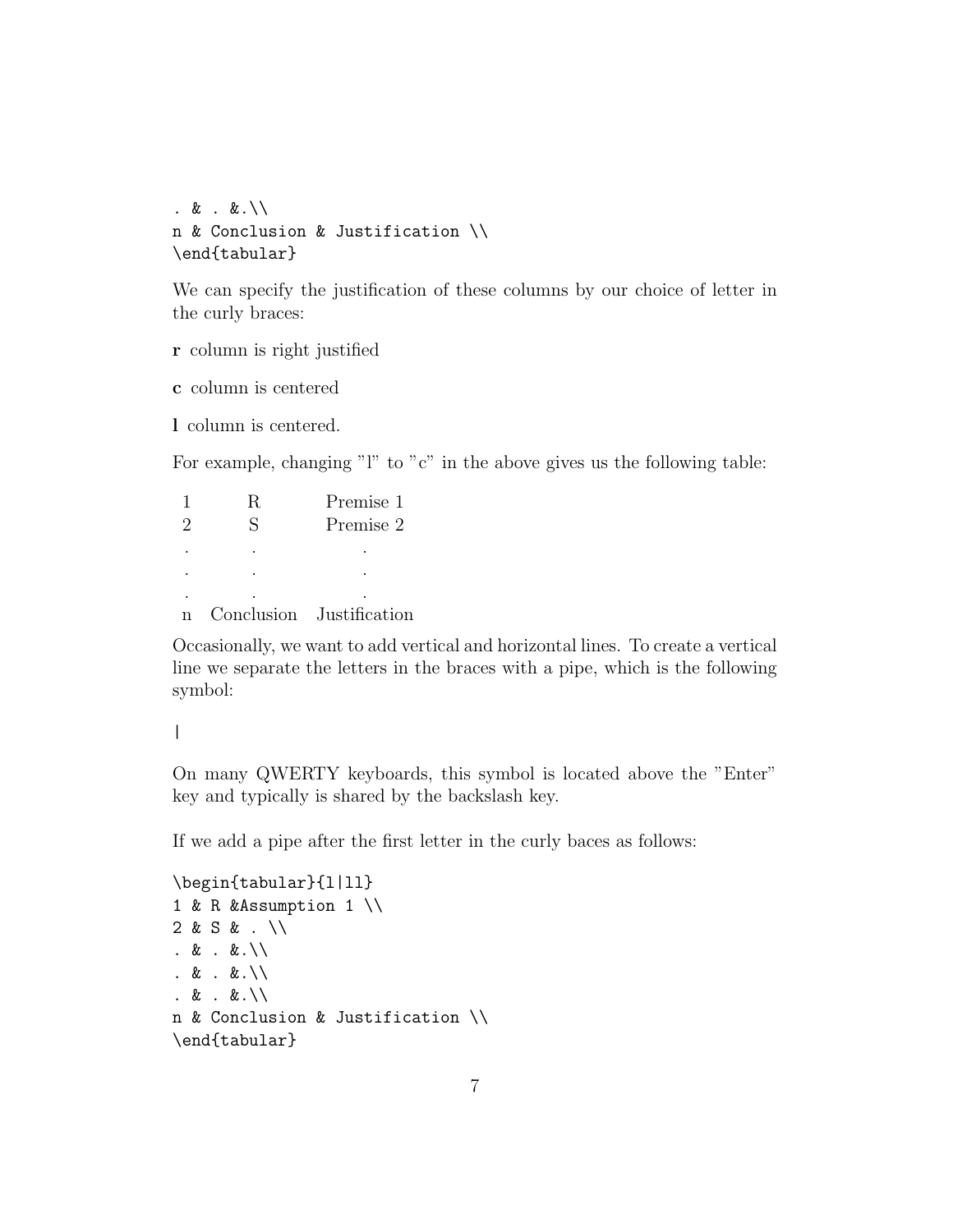what we get is a line that descends between the first column and the second column:

1 | R Assumption 1  $2 | S$  . .  $\begin{vmatrix} 1 & 1 & 1 \end{vmatrix}$ . . . .  $\begin{vmatrix} 1 & 1 & 1 \end{vmatrix}$ n Conclusion Justification

To create a horizontal line, we add the following command where we want the horizontal line to appear

#### \hline command

For example, if we want to add a horizontal line after the second row and above the last line, we would write:

```
\begin{tabular}{lll}
1 & R &Premise 1 \\
2 & S &Premise 2 \\
\hline
. & . &.\setminus. & . &.\setminus. & . &.\setminus\hline
n & Conclusion & Justification \\
\end{tabular}
```
This would give use the following table:

| R. | Premise 1                |
|----|--------------------------|
|    | Premise 2                |
|    |                          |
|    |                          |
|    |                          |
|    | Conclusion Justification |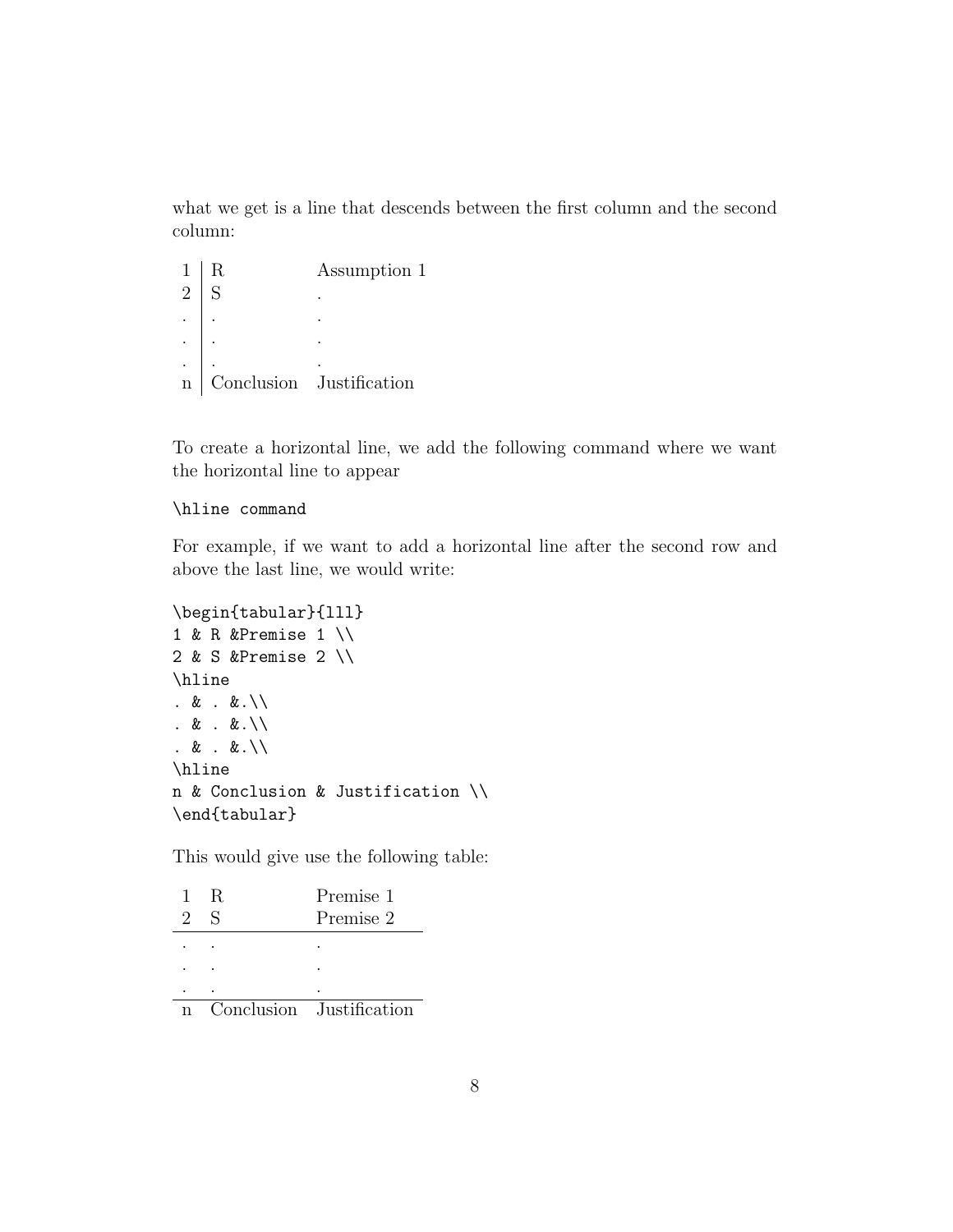### 4.2 How To Create a Truth Table

Suppose we have the formula  $P \wedge R$  and we want to create a truth table for this formula. To do this we begin by creating a table with 5 columns (one for each propositional letter and one for each operator:

\tablular{cc|cccc} environment

Next, we will want to create 5 rows with  $P \wedge R$  at the top separated by a horizontal line:

```
\begin{tabular}{cc|ccc}
P & R & P & $\wedge $ & R \\
\hline
& & & & \\
& & & & \\
& & & & \\
& & & &
\end{tabular}
```
Next, we insert the T's and F's between the ampersands:

| Р | R  | P |    | R. |
|---|----|---|----|----|
| Т | Ή, | T | Ή, | Ή, |
| T | F  | T | F  | F  |
| F | T  | F | F  | Ή, |
| F | F  | F | F  | F  |

And, of course, if we needed more columns, we would add more letters to the

```
\begin{tabular}{*****}
```
command. While if we needed more rows, we would add them as follows:

row 1 & \* & \* & \* & \*\\ row  $2 \& * \& * \& * \& * \& * \wedge$  $x * x * x * x * x * \sqrt{1}$  $& 1 \times 3 * 3 * 2 * 1$ . & \* & \* & \* & \* \\ row n & \* & \* & \* & \*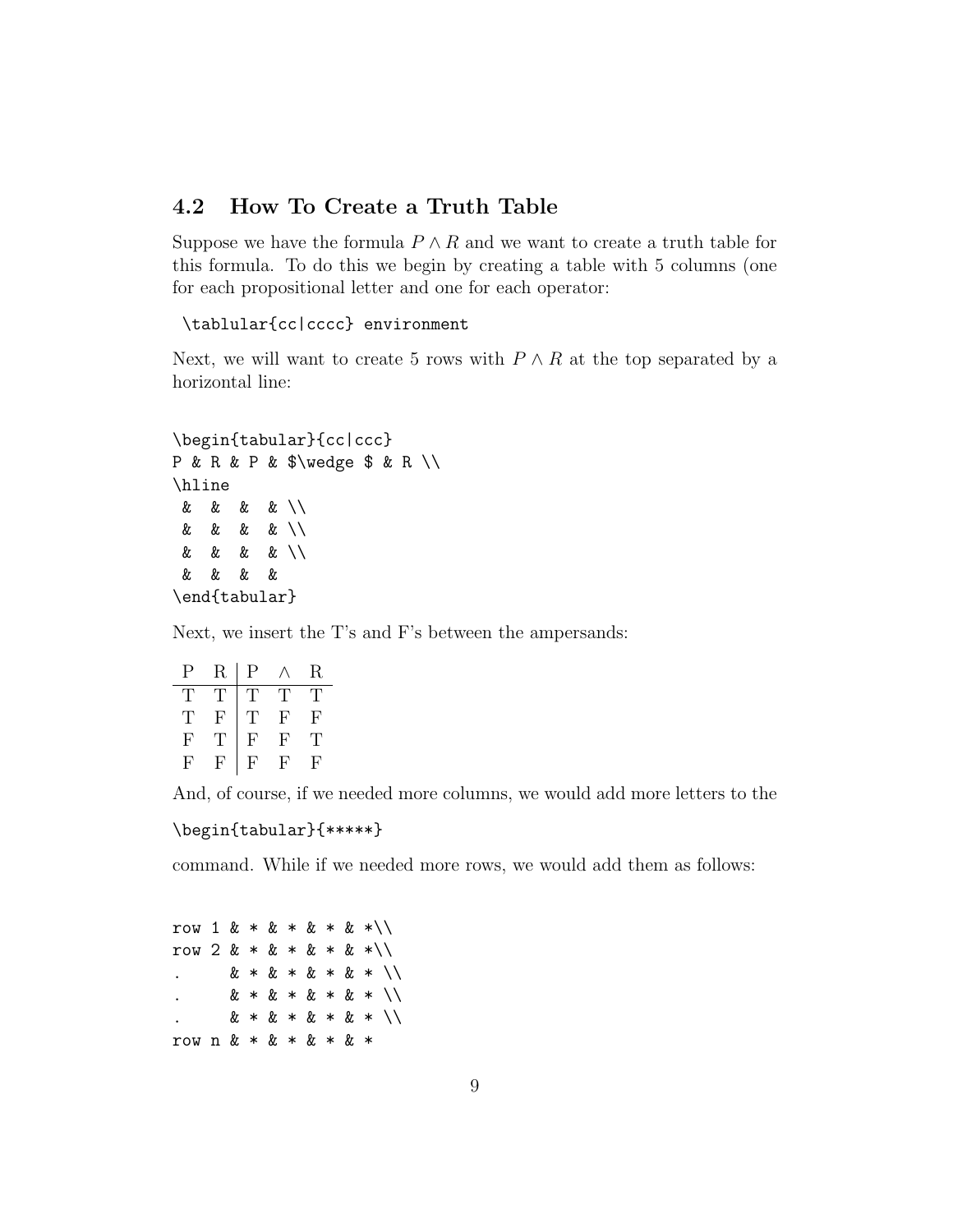### 4.3 How To Create a Truth Tree

Creating truth trees is the trickiest part of using LAT<sub>EX</sub> for logic. Before we begin, it will be necessary to add the following packages to your \*.tex document:

\usepackage{tikz} \usepackage{tikz-qtree}

In the table mode, we begin by creating a table with however many columns we might think we need. It is not necessary we know ahead of time, so it can be helpful to allot for more than we think we will need. Let's consider the following set of propositions:

$$
A \wedge B, C, A \vee \neg C
$$

As both of these will use certain notation for creating the tree, let's look at that notation:

1. The tree begins with the following commands:

\Tree [.ROOT ]

2. The root of the tree or a root of the subtree always begins with a period "." Thus, the above tree produces:

ROOT

3. Each subtree in the tree is indicated by backets "[ ]". It is important that there is a space to the left of every closing bracket). For example, the following commands:

\Tree [.ROOT [.Node1 ] [.Node2 ] ]

produce the tree below:

ROOT Node1 Node2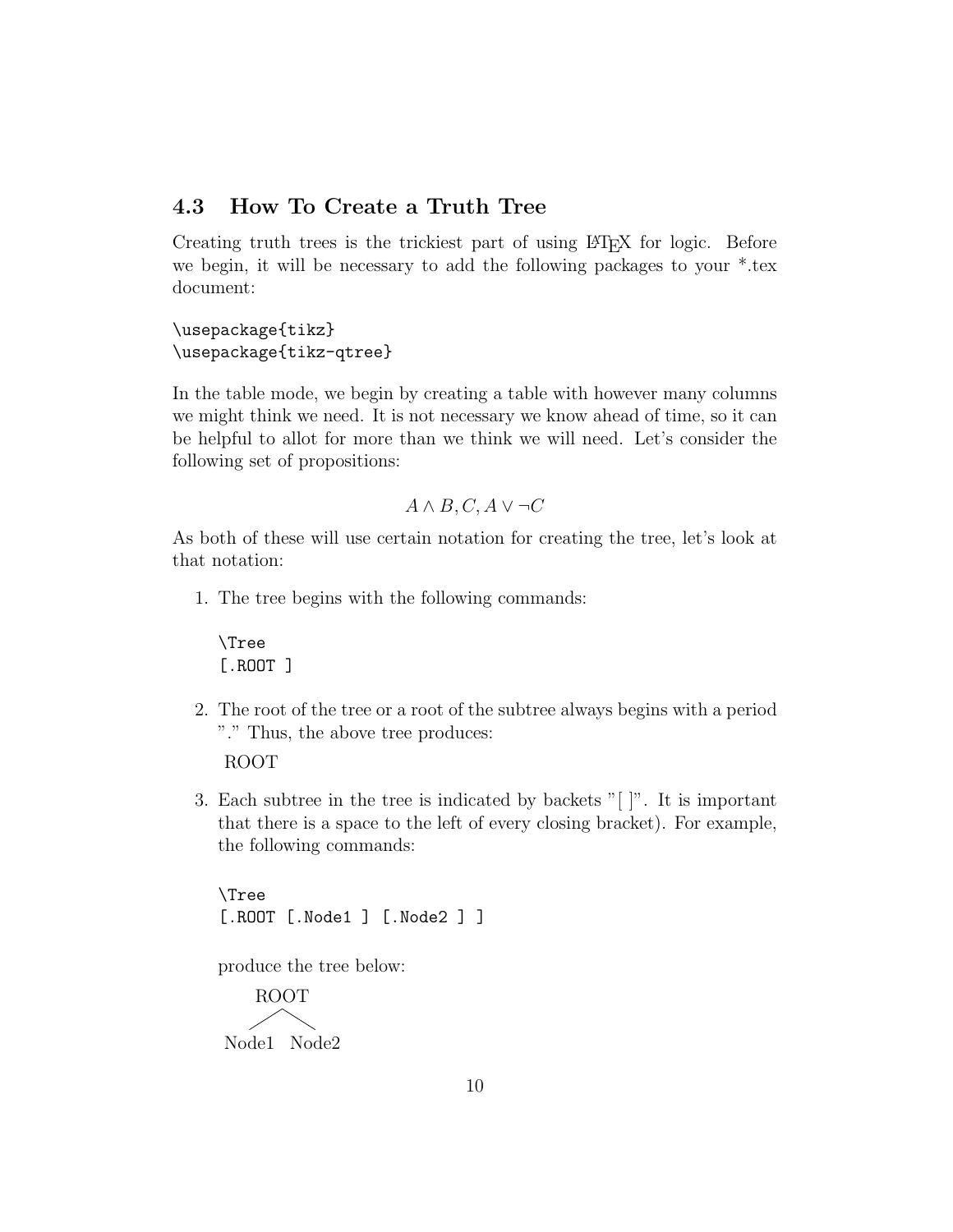4. Items descending from the node (sometimes called "leaf nodes") are expressed by their labels. These are expressed by typing a name after a node within the brackets of a node. The following commands:

\Tree [.ROOT [.Node1 Leaf1 ] [.Node2 Leaf2 ] ]

produce the tree below:

ROOT Node2 Node1 Leaf2 Leaf1

5. In order to have a label that contains space, e.g. "Node 1" rather than "Node1", curly braces are used. The following commands:

```
\Tree
[.{Root of Tree} [.{Node 1} {Leaf 1} ] [.{Node 2} {Leaf 2} ] ]
```
produces the tree below:

```
Root of Tree
Node 2
Node 1
        Leaf 2
Leaf 1
```
6. Adding space and a label to the right of a node will make that leaf node descend from the parent node. Subsequent spaces and labels will just create additional leafs under the parent node; it won't create leafs under leafs. Thus, if we write:

\Tree [.{Root of Tree} [.{Node 1} {Leaf 1} {Leaf 1.1} ] [.{Node 2} {Leaf 2} {Leaf 2.1} ] ]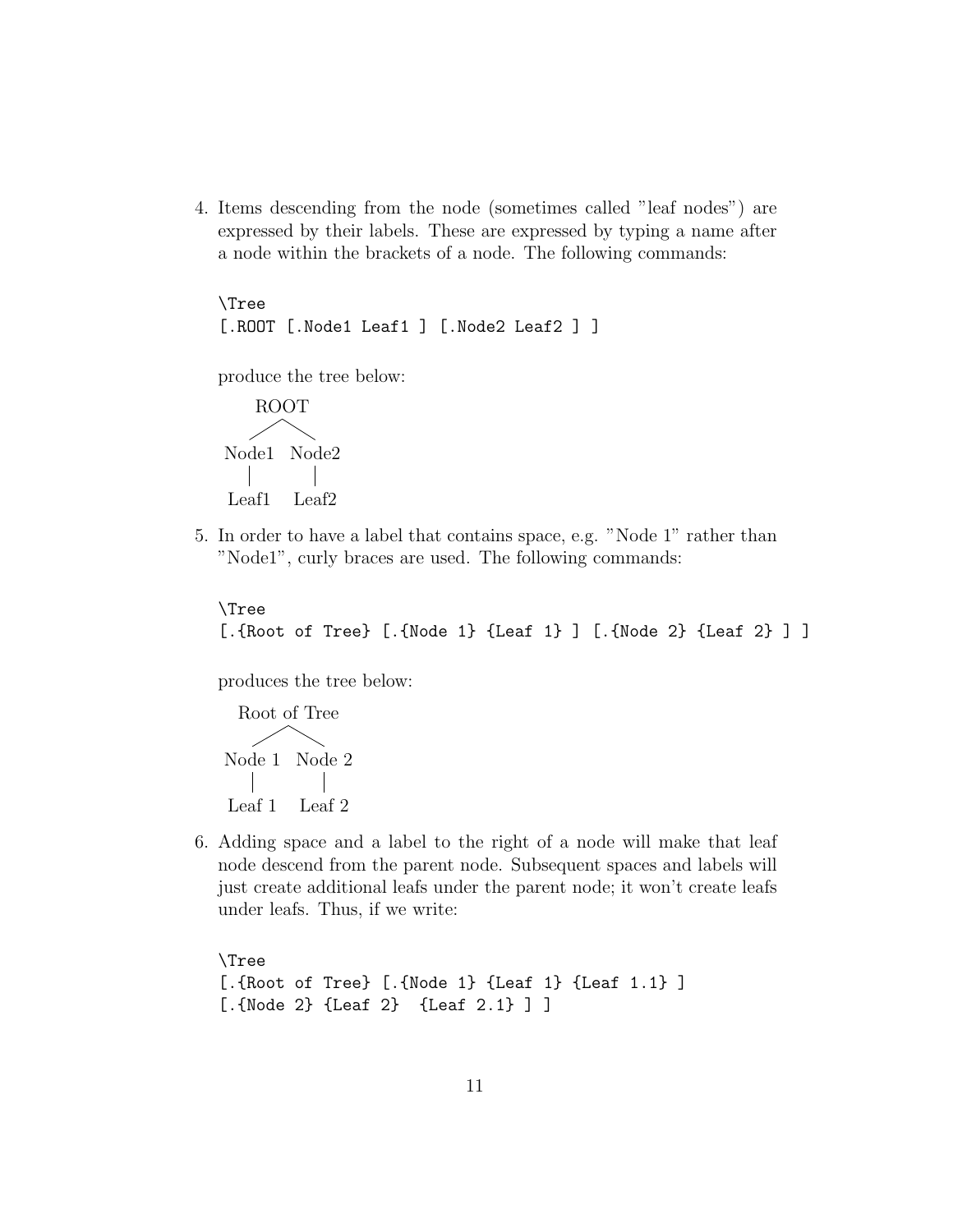We won't have a tree where Node 1 descends from the Root, Leaf 1 descends from Node 1, and Leaf 1.1 descends from Leaf 1. Rather, we will have a tree where both Leaf 1 and Leaf 1.1 will descend from Node 1.



7. In order to indicate descendence, you must use the [. ] structure. Thus, if we wanted to create the following tree:

```
Root of Tree
         Node 2
          Leaf 2
Leaf 2.1
Leaf 1.1
Node 1
Leaf 1
```
we need to make Leaf 1 a node by prefixing [. before it and a closing bracket after Leaf 1.1. That is, we must use the following commands:

[.{Root of Tree} [.{Node 1} [.{Leaf 1} {Leaf 1.1} ] ] [.{Node 2} [.{Leaf 2} {Leaf 2.1} ] ] ]

8. Finally, we can stack labels or formulas in a node by using the double backslash. That is,



The above is produced by using the following commands: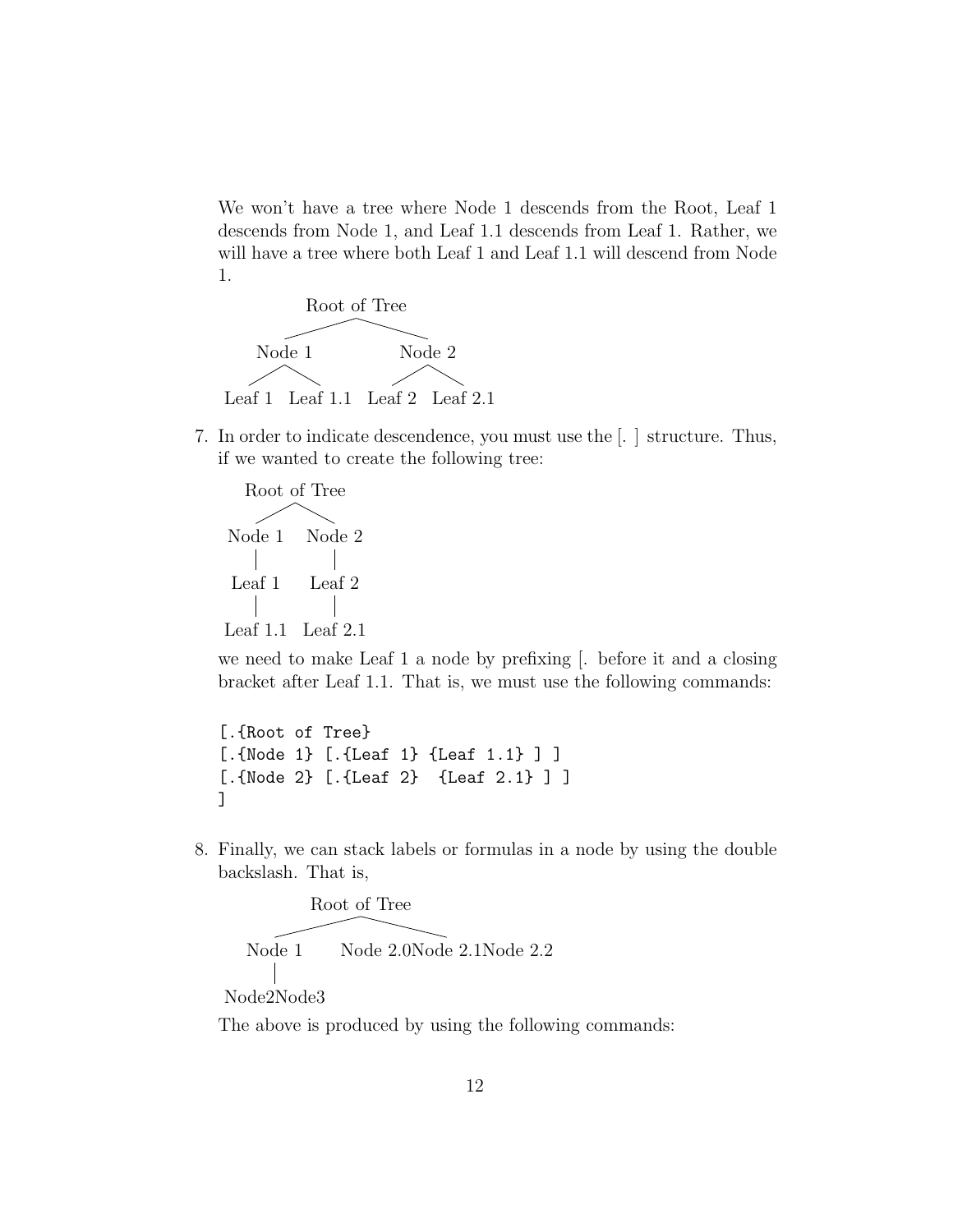```
[.{Root of Tree}
[.{Node 1.0 \\ Node 1.1 \\ Node 1.2 } ]
[.{Node 2.0 \\ Node 2.1 \\ Node 2.2 } ]
]
```
We can use the principles above to create increasingly complex trees:



```
Subleaf 1.0.1
```
Using LAT<sub>EX</sub> for truth trees can be somewhat challenging as it is difficult to see how the linear commands of LAT<sub>EX</sub> correspond to the tree diagram. First, it is helpful to begin every tree by giving the root and its closing bracket their own lines:

```
\Tree
[.{Node 0.0}
]
```
Next, remember the following:

SPACES are for descendence

SLASHES are for stacking

BRACKETS are for grouping.

It can be helpful to configure your code by using putting every open bracket on a separate line. In other words, rather than have your code look like this:

```
\Tree
[.{Node 0.0} [.{Node 1.0 \\ Node 1.1 \\ Node 1.2 } [.{Leaf 1.0}
{\text{Subleaf 1.0.1}} ] {\text{Leaf 1.1}} ] [.{Node 2.0 \\ Node 2.1 \\
Node 2.2 } {Leaf 2.0} {Leaf 2.1} {Leaf 2.2} ]
```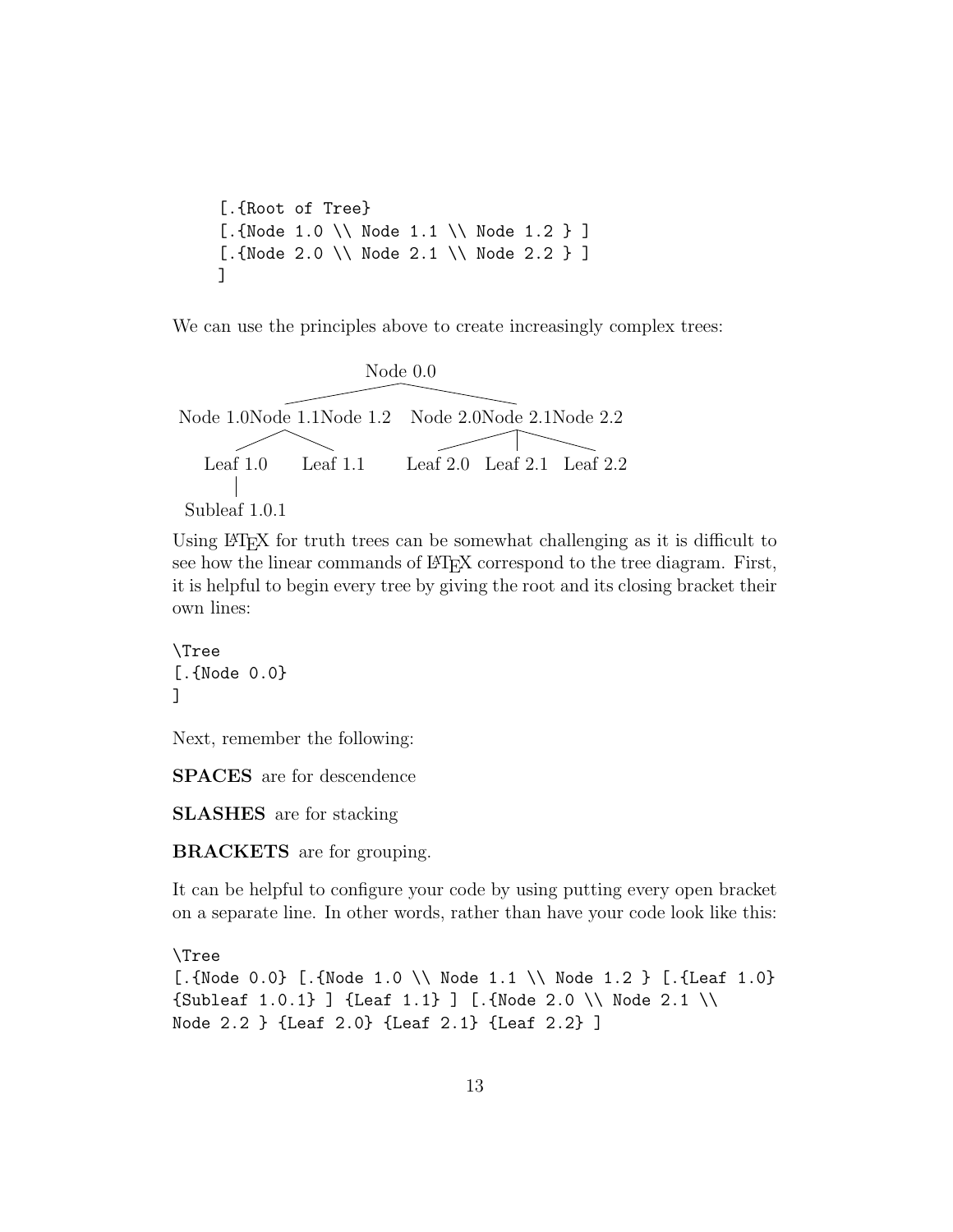it is more perspicuous if it looks like this:

```
\Tree
[. \{Node\ 0.0\}[.{Node 1.0 \\ Node 1.1 \\ Node 1.2 }
[.{Leaf 1.0} {Subleaf 1.0.1} ] {Leaf 1.1} ]
[.{Node 2.0 \\ Node 2.1 \\ Node 2.2 } {Leaf 2.0} {Leaf 2.1}
{Leaf 2.2} ]
\mathbb{I}};
```
The main difficulty now becomes how to number the rows of the tree on the lefthand side and justify the lines of the tree on the righthand side. What we will do is create three different trees, each in its own column.  ${}^{1}$  ${}^{1}$  ${}^{1}$ The columns for numbering

```
\begin{tikzpicture}[sibling distance=.5cm]
\begin{scope}
   Here is where the commands for the first column will go
\end{scope}
\Tree [.{Here is where the main tree will go}
\begin{scope}
  Here is where the commands for the third column will go
\end{scope}
\end{tikzpicture}
```
The left and right columns will be positioned in relation to the main tree. First, let's focus on the left column.

```
\begin{scope}[xshift=-1.5in] %Column #1 For Numbering
\tikzset{edge from parent/.style={edge from parent path={(\tikzparentnode)
-- (\tikzchildnode)}},every tree node/.style={text width=5em,align=left}}
\Tree [.1
         [.2
        [.3 ]]]
\end{scope}
```
<span id="page-13-0"></span><sup>&</sup>lt;sup>1</sup>I had some difficulty figuring out how to line trees up with columns; as such, I drew the following from [http://tex.stackexchange.com/questions/48758/](http://tex.stackexchange.com/questions/48758/how-to-draw-custom-nodes-attached-to-tikz-qtree) [how-to-draw-custom-nodes-attached-to-tikz-qtree](http://tex.stackexchange.com/questions/48758/how-to-draw-custom-nodes-attached-to-tikz-qtree).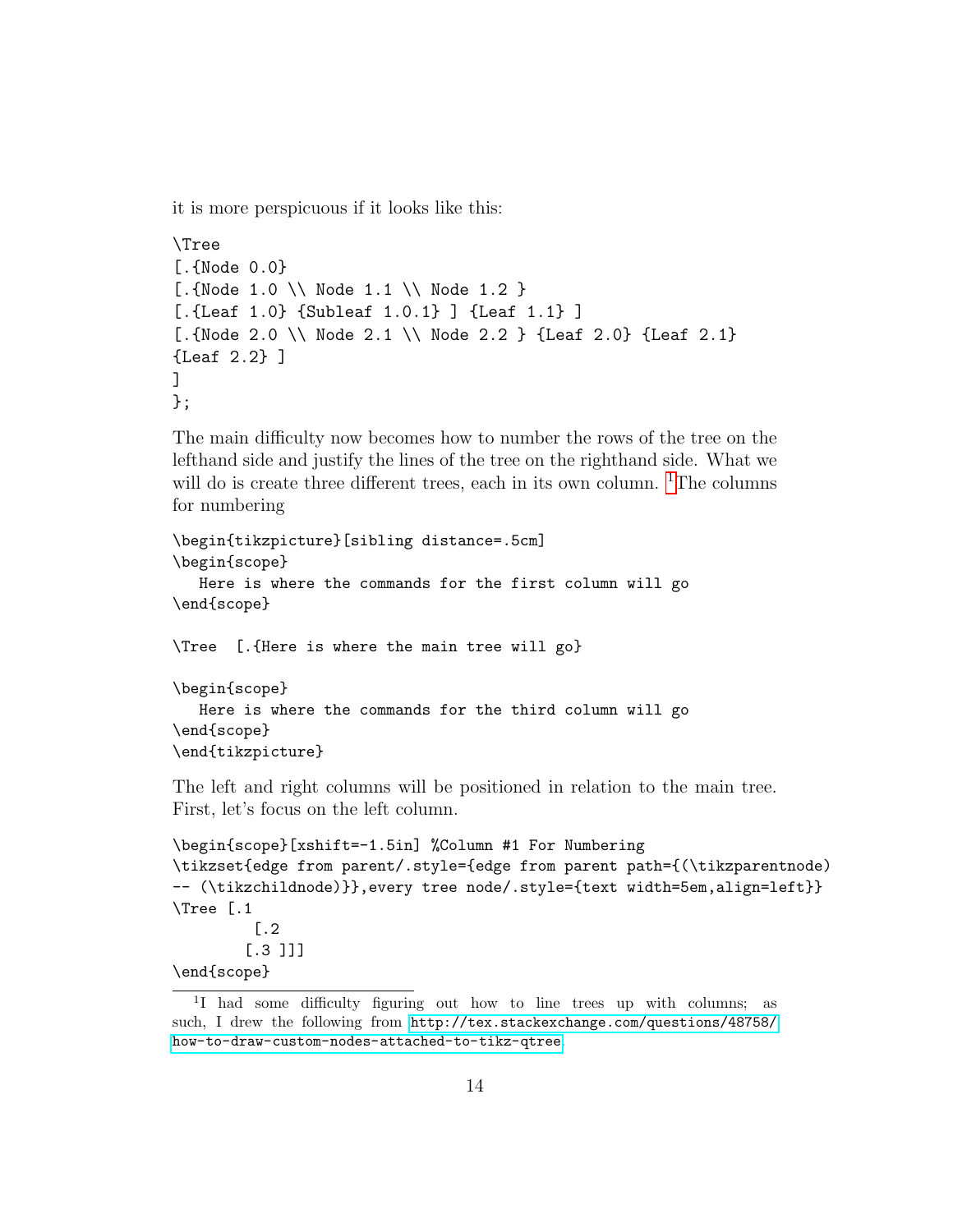This will give us a tree with three numbered rows:

1 2 3

We can adjust the position of these by changing the "xshift" value from "-1.5" to some other number and we can add additional numbers by adding more open and closed brackets with numbers, i.e. [.n]. Next, let's add the following tree to our numbered column:

```
\Tree
```

```
[.P
    [.R
     [.S ] [.T ] ]
    [.U
     [.V ] [.W ] [.X ] ]
    [.A
     [.B ] [.C ] [.D ] ]
]
```
Adding the above command will produce:



Finally, let's add the justification column. To do this, we will use the same commands we used to create the numbered columns except that we will need to adjust the "xshift" from "-1.5in" to "2.5in". This will ensure that the justification column is pushed to the right of the main tree. Here is what we will add to the existing commands:

```
\begin{scope}[xshift=2.5in] %Column #3 For Justification
\tikzset{edge from parent/.style={edge from parent path={(\tikzparentnode)
-- (\tikzchildnode)}},every tree node/.style={text width=5em,align=left}}
\Tree [.{P}
```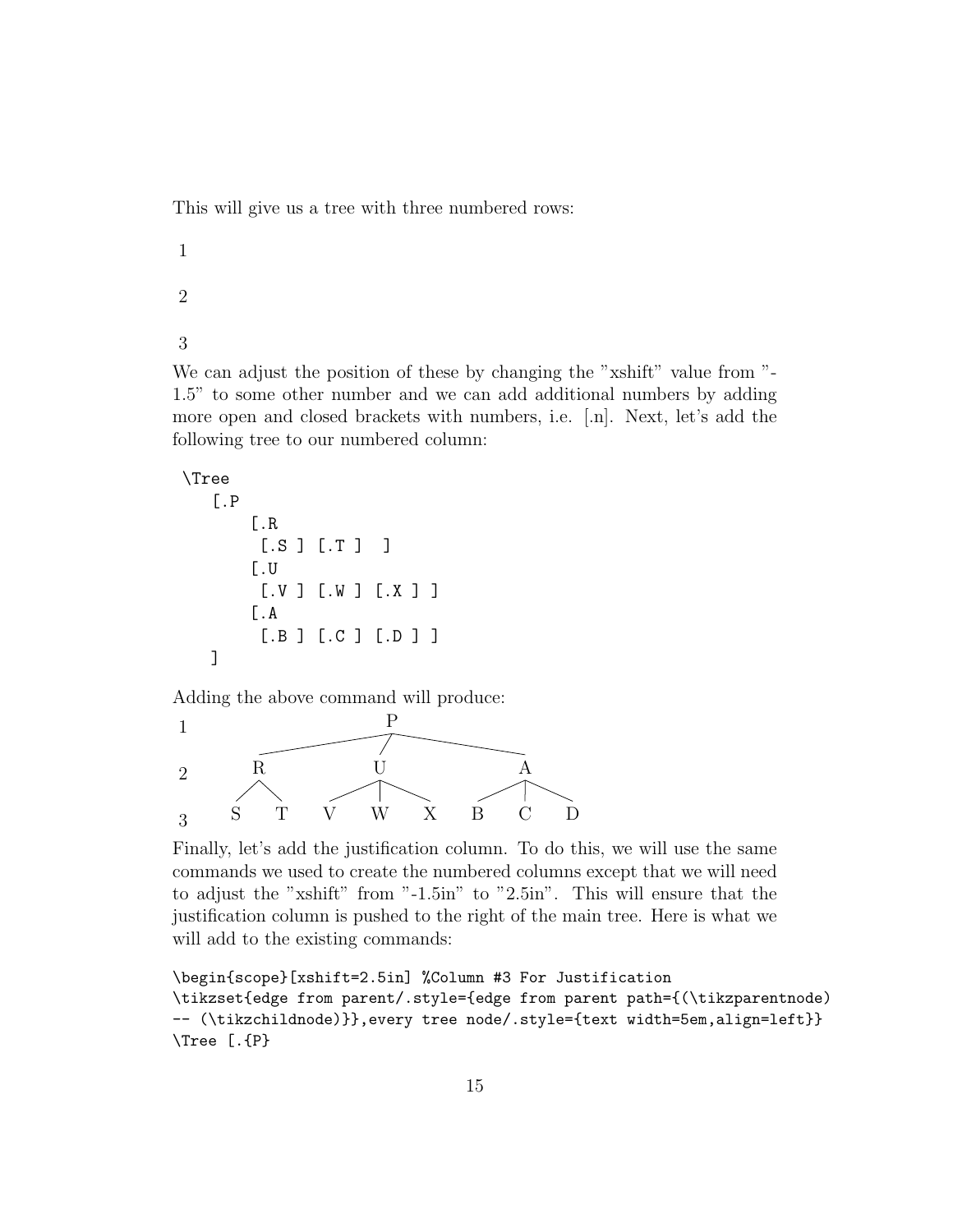

Putting everything together, we get the following tree:



The major difficulty we now face is how to STACK propositions on top of each other without the use of a line connect parent to sibiling. The trick will be to (i) make sure the anchor is south, (ii) toggle the level distance to coordinate

| 1              | $A&\sim B$           | P          |
|----------------|----------------------|------------|
| $\overline{2}$ | $\mathcal{C}$        | Р          |
| 3              | $\sim$ AV $\sim$ C   | Р          |
| 4              | А                    | $1,\&D$    |
| 5              | $\sim$ B             | $1,\&D$    |
| 6              | $\sim$ A<br>$\sim$ C | $3,\vee D$ |

### 4.4 How To Create a Proof

In order to create a proof, we will need to install a the fitch.sty package created by Johan W. Kluwer (<http://folk.uio.no/johanw/FitchSty.html>). Here is how to do this:

1. 1. In your C: drive, create a directory as follows:

C:\\Local TeX Files\tex\latex\misc

2. click on (<http://folk.uio.no/johanw/FitchSty.html>) and save the fitch.sty file to that directory.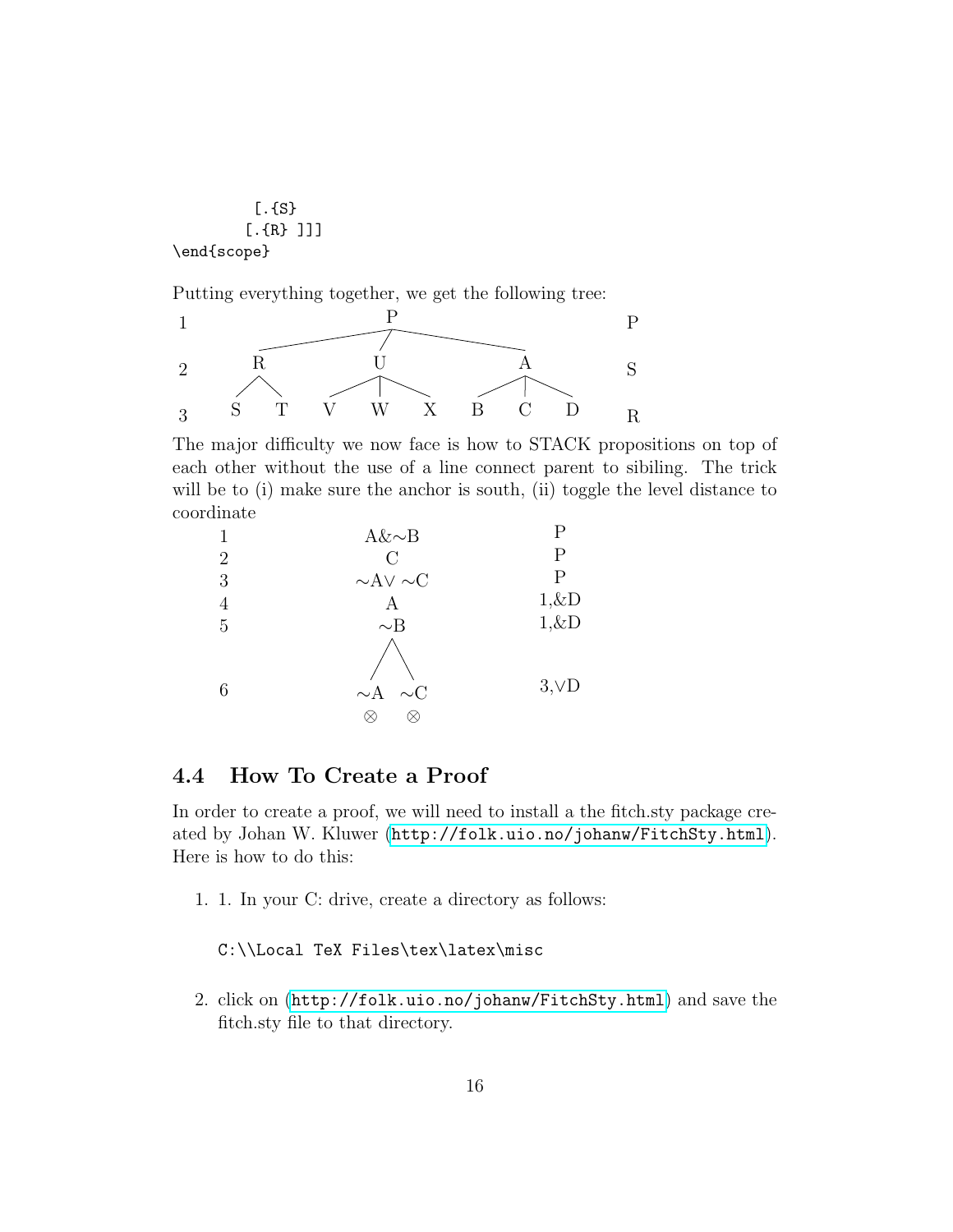3. Now, you will need to make the \*.sty file known to your LaTeK system. In the case of MiKTeX, click "Start/ Programs/ MiKTeX 2.x/" then access "Maintenance" as the Administrator, then click "Settings" to access the MiKTeX options, then click Root, add the \*.sty file, and finally click "General", and click "Refresh FNDB".

For further assistance with this, see [http://tex.stackexchange.com/](http://tex.stackexchange.com/questions/2063/how-can-i-manually-install-a-package-on-miktex-windows) [questions/2063/how-can-i-manually-install-a-package-on-miktex-windows](http://tex.stackexchange.com/questions/2063/how-can-i-manually-install-a-package-on-miktex-windows)

4. Once MiKTeK recognizes the fitch.sty, you will need to write

```
\usepackage{fitch1}
```
under the document class at the top of your \*.tex file.

Let's see how this pacakge works.

First, in order to begin a proof you will need to write the following commands:

```
\begin{equation*}
  \begin{fitch}
[proof will go here]
  \end{fitch}
\end{equation*}
```
The proof will automatically number lines and so the focus will be on (i) providing the wff in the main line of the proof and (ii) providing its justification

|             | $1 \quad P$ | $\mathbf{P}$ |
|-------------|-------------|--------------|
| $2^{\circ}$ | Q           | $\mathbf{P}$ |
| 3           | S           | $\rm P$      |

To make an assumption and enter a subproof, use the following command:

\fa

To make another assumption in order to enter a nested subproof, use the above command iteratively. So,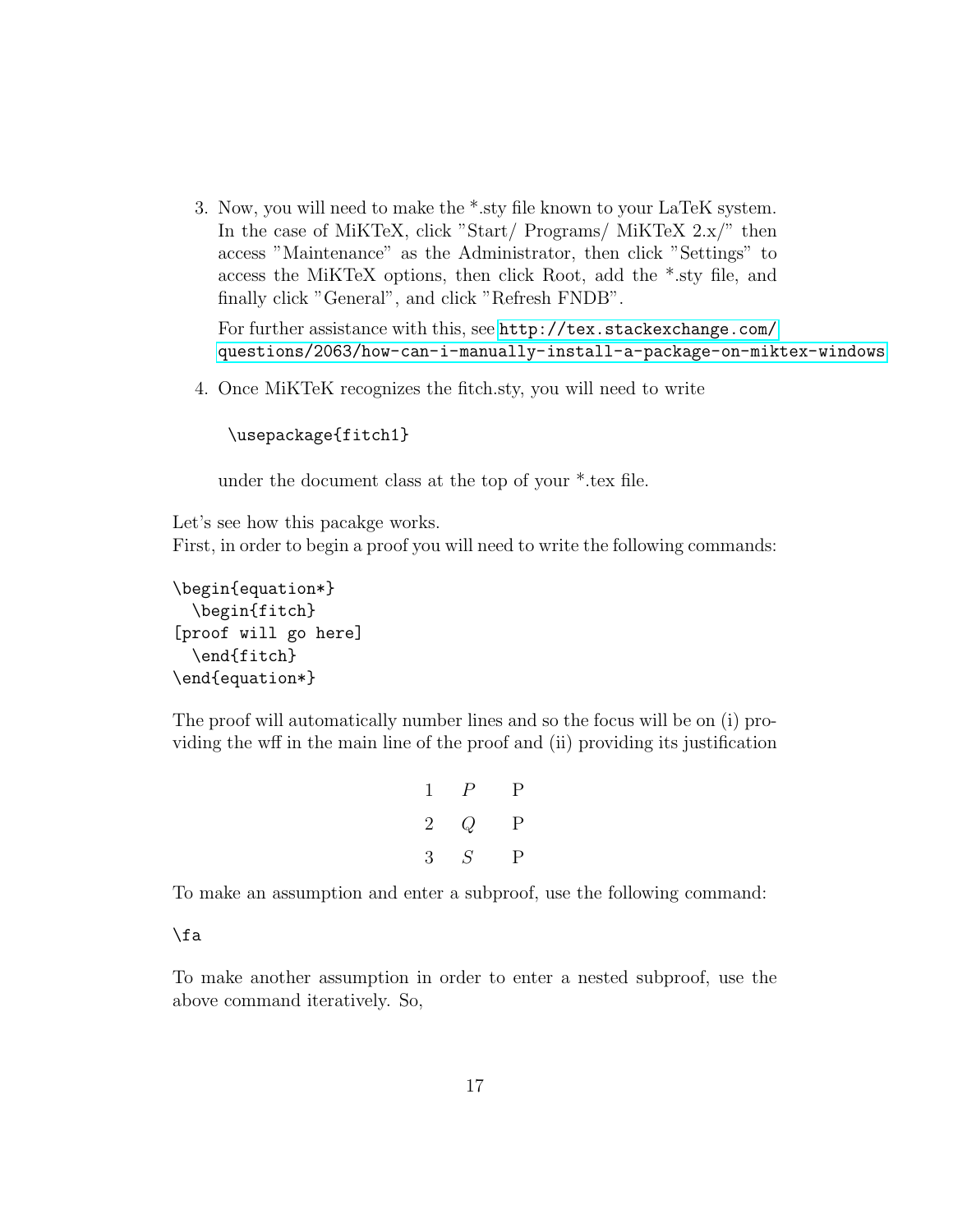```
\begin{equation*}
  \begin{fitch}
\fa P & A \\
\frac{d}{d} Q & A \ \ \ \ \\fa\fa P\land Q & 1,2$\land$ I \\
  \end{fitch}
\end{equation*}
```
Would give us:

$$
\begin{array}{c|cc}\n1 & P & A \\
2 & Q & A \\
3 & P \wedge Q & 1,2 \wedge I\n\end{array}
$$

fitch.sty also allows for several other commands dealing with assumptions. For example, the following:

1 ∀y¬P(y) 2 ∃xP(x) 3 <sup>u</sup> P a 4 ¬P a 5 ⊥ 6 ⊥ 7 ¬∃xP(x)

was typset using the following code:

```
\begin{equation*}
  \begin{fitch}
    \left\{ \frac{1}{1} \right\} \forall y \lnot P(y) \\
     \frac{fh}{\exists xP(x)} \ \ \ \ \ \ \\fa\fa\fitchmodalh{u} Pa \\
   \fa\fa\fa \lnot Pa \\
     \fa\fa\fa \bot \\
     \frac{fa}{bc} \ \ \ \ \ \
```